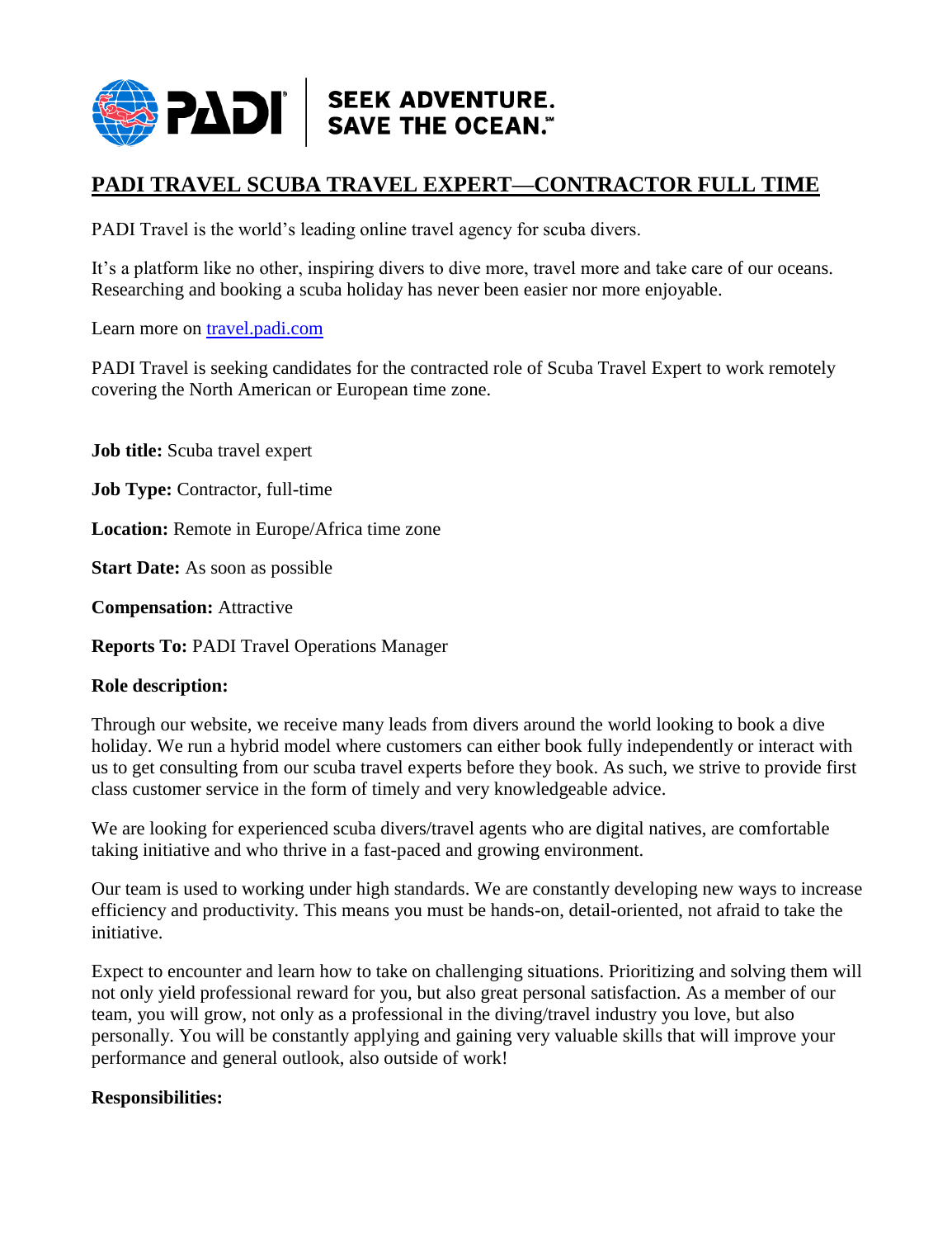As a member of our scuba travel expert team, you will handle the end-to-end booking process for our customers. This involves:

- Answering their questions and advising them through chat, email and phone
- Interacting with our suppliers to get answers to open questions and confirm bookings
- Driving customers to final booking
- As necessary, providing further post-booking customer support

### **Compensation:**

Performance driven package plus very attractive benefits. Top performers can expect to earn well. Additional perks include discounted scuba travel throughout the year (if available)

#### **Experience:**

We are looking for experienced and independent scuba travel expert who can hit the road running:

- Must be an active diver who has dived around the world (ideally hundreds of dives in many different countries) and loves to talk about diving
- Strong background in direct, commission-based sales with proven track record
- Background in a travel agency/dive travel agency advantageous but not a must

## **Qualifications / skills:**

- Entrepreneurial and "hungry", "hunter type" sales person who loves to interact with the customer and gets a kick out of closing a sale and is driven to succeed, ideally you have worked in similar sales roles before
- Team mentality be ready to support other team members when needed
- Positive attitude and outlook on life
- Digital native, and very comfortable navigating multiple programs and windows while multitasking
- Works well with a team across a variety of time zones, and communicates well in remote meeting environment
- High degree of ownership, you do not like to leave loose ends
- Proven self- starter with go-getter attitude
- Being able to multitask/prioritize and work well under pressure
- Looking for a career (not just a job)
- Independent and able to work with minimal supervision